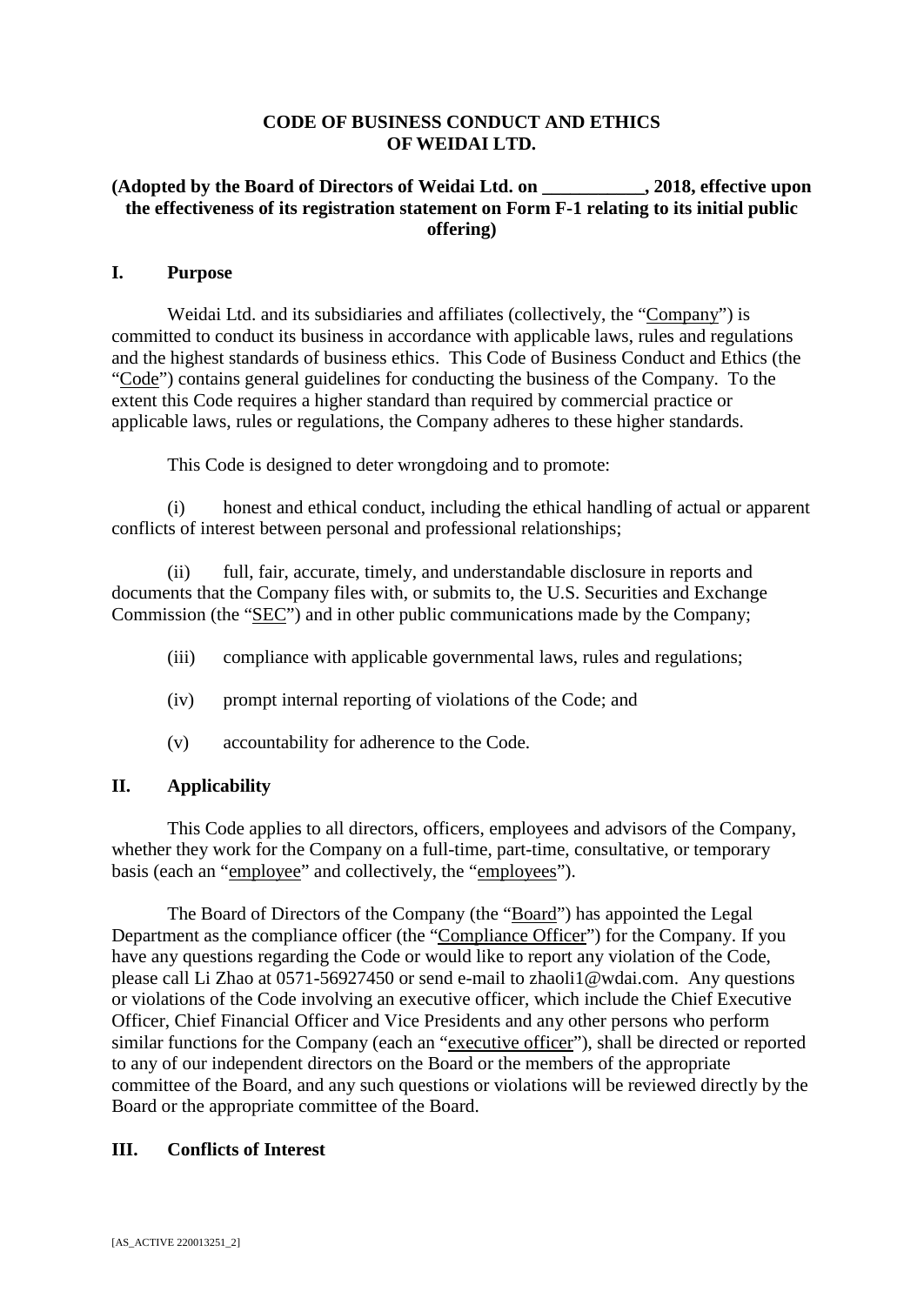# *A. Identifying Conflicts of Interest*

A conflict of interest occurs when an employee's private interest interferes, or appears to interfere, in any way with the interests of the Company as a whole. An employee should actively avoid any private interest that may impact such employee's ability to act in the interests of the Company or that may make it difficult to perform the employee's work objectively and effectively. In general, the following are considered conflicts of interest:

1. Competing Business. No employee may be employed by a business that competes with the Company or deprives it of any business.

2. Corporate Opportunity. No employee may use corporate property, information or his or her position with the Company to secure a business opportunity that would otherwise be available to the Company. If an employee discovers a business opportunity that is in the Company's line of business, through the use of the Company's property, information or position, the employee must first present the business opportunity to the Company before pursuing the opportunity in his/her individual capacity.

# 3. Financial Interests.

(i) No employee may have any financial interest (ownership or otherwise), either directly or indirectly through a spouse or other family member, in any other business entity if such financial interest adversely affects the employee's performance of duties or responsibilities to the Company, or requires the employee to devote certain time during such employee's working hours at the Company;

(ii) no employee may hold any ownership interest in a privately-held company that is in competition with the Company;

(iii) an employee may hold up to but no more than 1.0 ownership interest in a publicly traded company that is in competition with the Company; and

(iv) no employee may hold any ownership interest in a company that has a material business relationship with the Company.

If an employee's ownership interest in a business entity described in clause (iii) above increases to more than 1.0%, the employee must immediately report such ownership to Compliance Officer.

4. Loans or Other Financial Transactions. No employee may obtain loans or guarantees of personal obligations from, or enter into any other personal financial transaction with, any company that is a material customer, supplier or competitor of the Company. This guideline does not prohibit arms-length transactions with recognized banks or other financial institutions.

5. Service on Boards and Committees. No employee may serve on a board of directors or trustees or on a committee of any entity (whether profit or not-for-profit) whose interests could reasonably be expected to conflict with those of the Company. Employees must obtain prior approval from the Board before accepting any such board or committee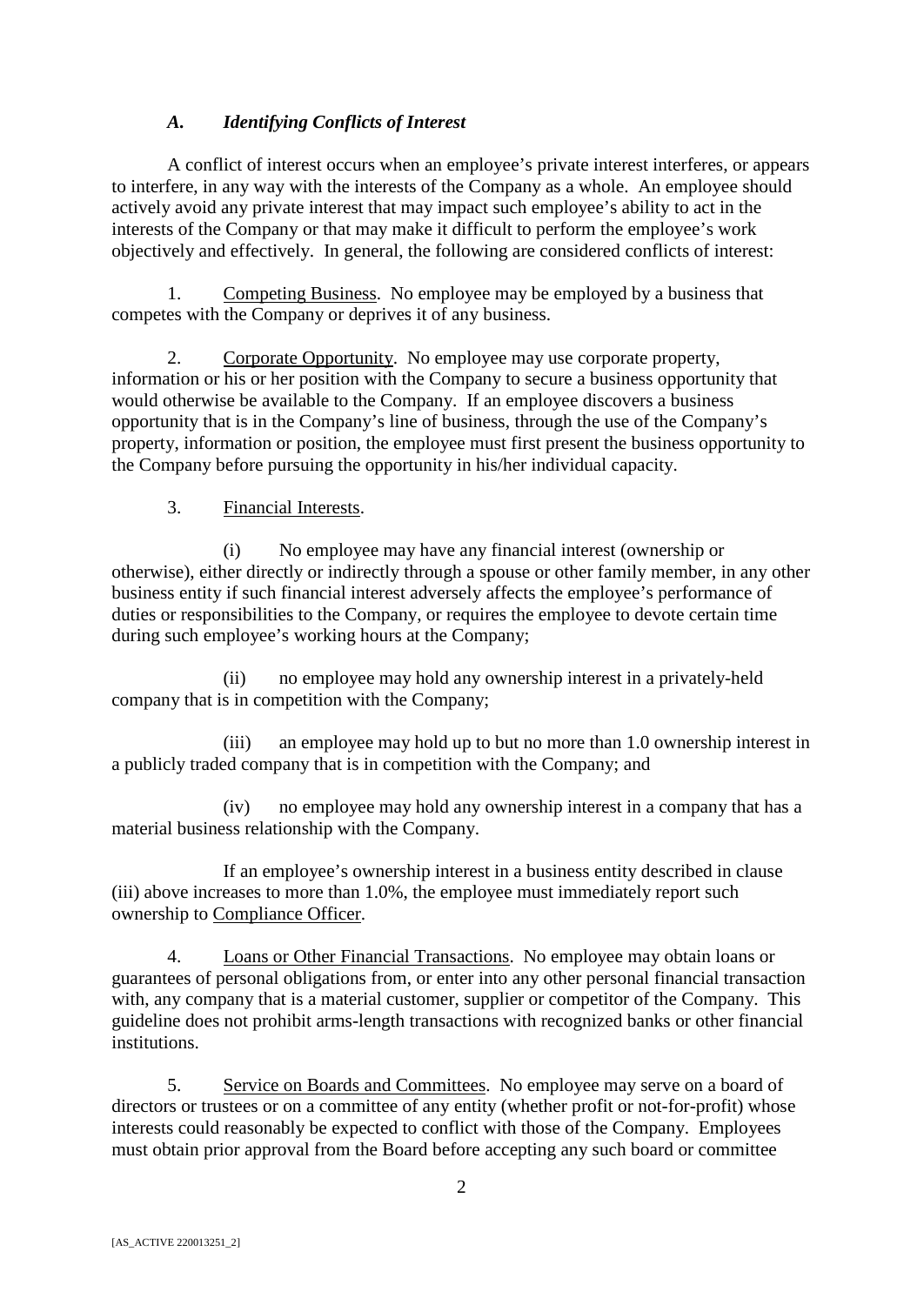position. The Company may revisit its approval of any such position at any time to determine whether an employee's service in such position is still appropriate.

It is difficult to list all of the ways in which a conflict of interest may arise, and we have provided only a few, limited examples. If you are faced with a difficult business decision that is not addressed above, ask yourself the following questions:

- Is the action to be taken legal?
- Is it honest and fair?
- Is it in the best interests of the Company?

# *B. Disclosure of Conflicts of Interest*

The Company requires that employees fully disclose any situations that could reasonably be expected to give rise to a conflict of interest. If an employee suspect that he/she has a conflict of interest, or a situation that others could reasonably perceive as a conflict of interest, the employee must report it immediately to Compliance Officer. Conflicts of interest may only be waived by the Board, or the appropriate committee of the Board, and will be promptly disclosed to the public to the extent required by law.

# *C. Family Members and Work*

The actions of family members outside the workplace may also give rise to conflicts of interest because they may influence an employee's objectivity in making decisions on behalf of the Company. If a member of an employee's family is interested in doing business with the Company, the criteria as to whether to enter into or continue the business relationship, and the terms and conditions of the relationship, must be no less favorable to the Company compared with those that would apply to a non-relative seeking to do business with the Company under similar circumstances.

Employees are required to report any situation involving family members that could reasonably be expected to give rise to a conflict of interest to their supervisor or the Compliance Officer. For purposes of this Code, "family members" or "members of employee's family" include an employee's spouse, parents, children and siblings, whether by blood, marriage or adoption or anyone residing in such employee's home.

## **IV. Gifts and Entertainment**

## *A. Generally*

The giving and receiving of gifts is common business practice. Appropriate business gifts and entertainment are welcome courtesies designed to build relationships and understanding among business partners. However, gifts and entertainment should never compromise, or appear to compromise, an employee's ability to make objective and fair business decisions.

It is the responsibility of employees to use good judgment in this area. As a general rule, employees may give or receive gifts or entertainment to or from customers or suppliers only if the gift or entertainment could not be viewed as an inducement to any particular

3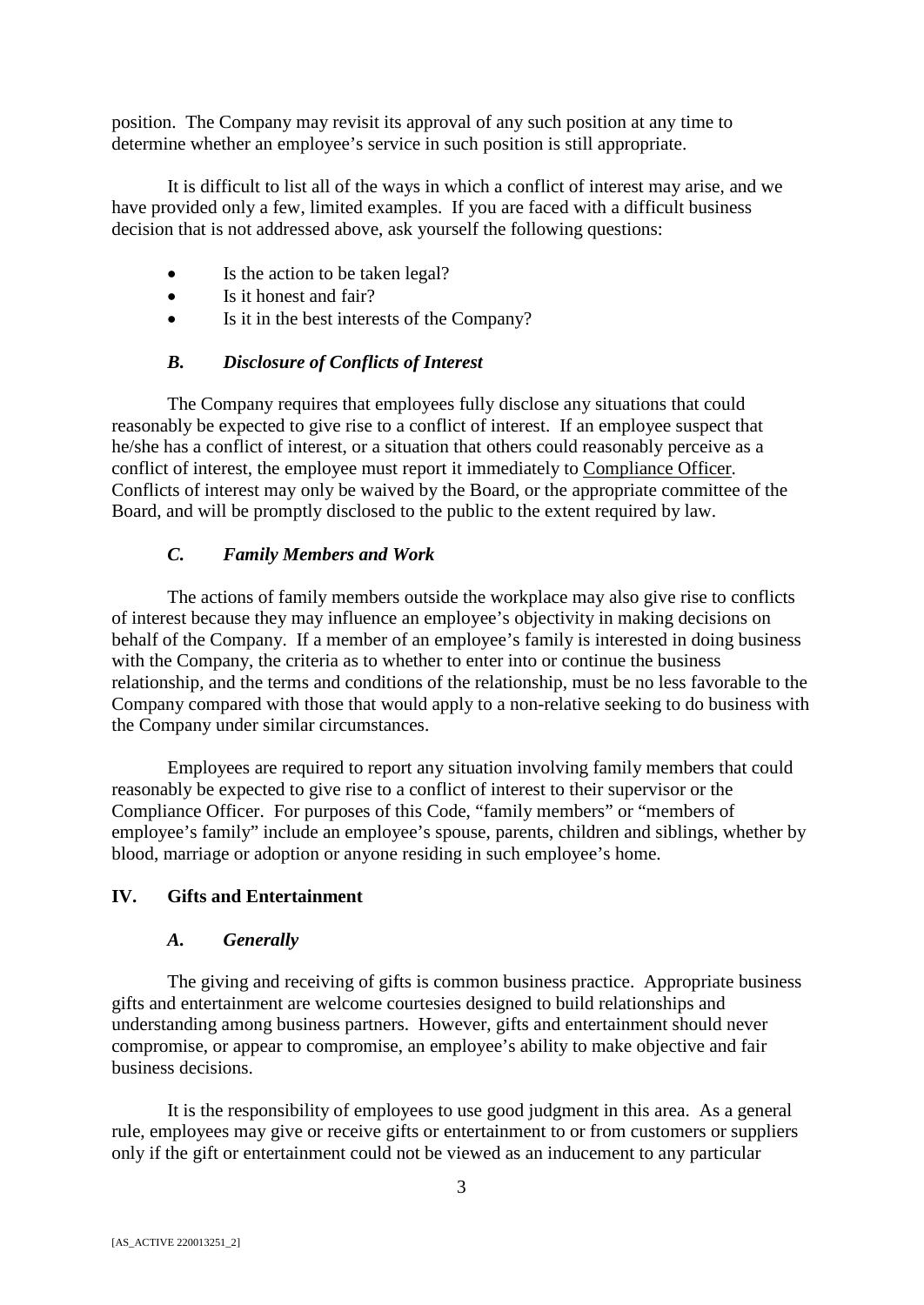business decision. All gifts and entertainment expenses made on behalf of the Company must be properly accounted for on expense reports, and all gift and entertainment expenses exceeding RMB200 made on behalf of the Company must be approved by the head of the relevant department of the Company.

Employees may only accept appropriate gifts. We encourage employees to submit gifts received to the Company. While it is not mandatory to submit small gifts, gifts of over RMB200 must be submitted immediately to the administration department of the Company.

The Company's business conduct is founded on the principle of "fair transaction." Therefore, no employee may give or receive kickbacks, bribe others, or secretly give or receive commissions or any other personal benefits.

## *B. United States Foreign Corrupt Practices Act Compliance*

The United States Foreign Corrupt Practices Act ("FCPA") prohibits giving anything of value, directly or indirectly, to officials of foreign governments or foreign political candidates in order to obtain or retain business. A violation of FCPA not only violates the Company's policy but is also a civil or criminal offense under FCPA which the Company is subject to after the Code becomes effective. No employee shall give or authorize directly or indirectly any illegal payments to government officials of any country. While the FCPA does, in certain limited circumstances, allow nominal "facilitating payments" to be made, any such payment must be discussed with and approved by your supervisor in advance before it can be made.

## *C. Political Contributions*

Except as approved in advance by the Chief Executive Officer or Chief Financial Officer of the Company, the Company prohibits political contributions (directly or through trade associations) by any employee on behalf of the Company. Prohibited political contribution activities include:

- (i) any contributions of Company funds or other assets for political purposes;
- (ii) encouraging individual employees to make any such contribution; and
- (iii) reimbursing an employee for any political contribution.

# **V. Fair Dealing**

The Company strives to compete and to succeed through superior performance and products and without the use of unethical or illegal practices. Accordingly, the Company's employees should respect the rights of, and should deal fairly with, the Company's customers, suppliers, competitors and employees and should not take unfair advantage of anyone through manipulation, concealment, abuse of privileged information or any material misrepresentation. For example, an individual should not:

(i) give or receive kickbacks, bribe others, or secretly give or receive commissions or any other personal benefits;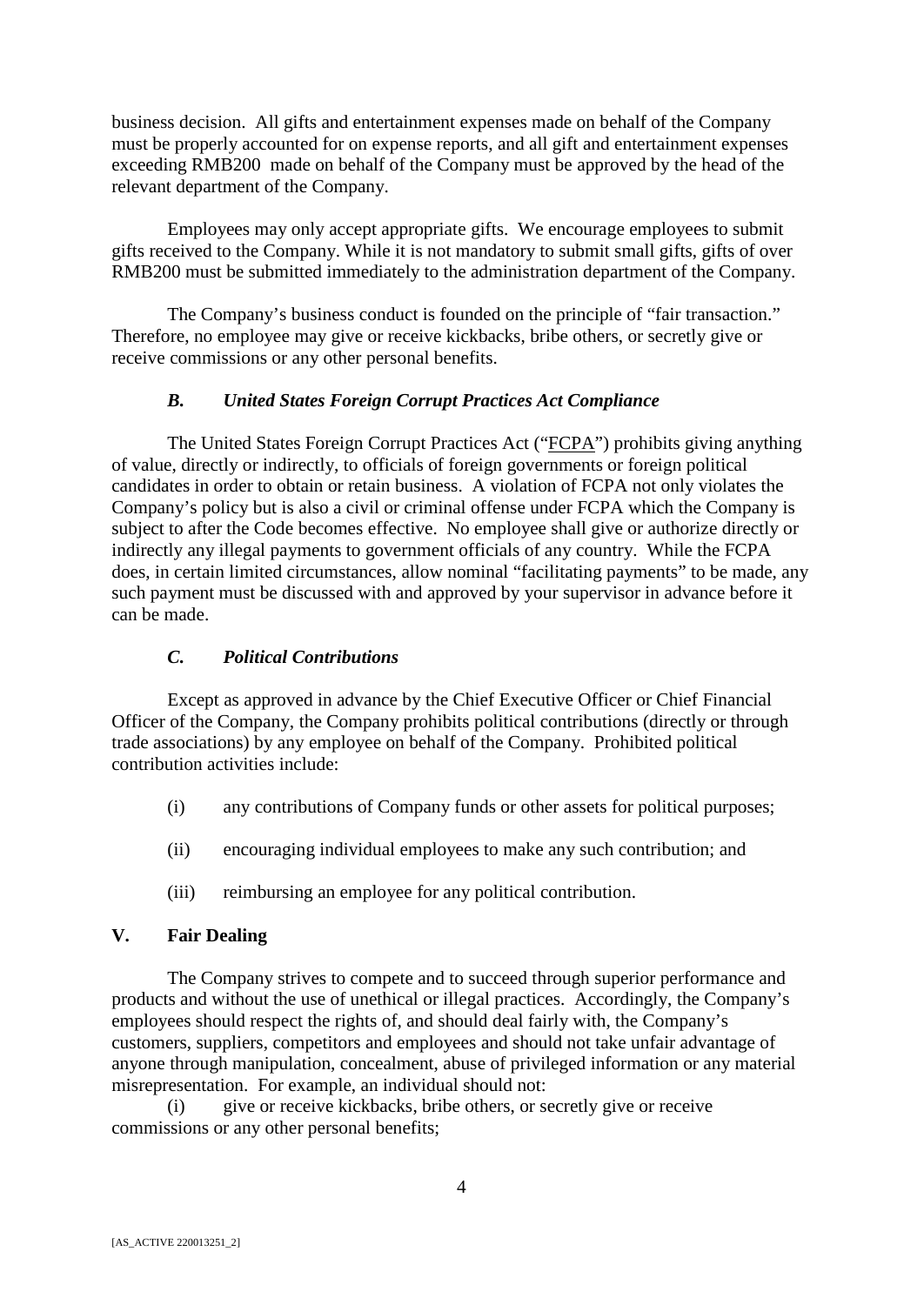(ii) spread rumors about competitors, customers or suppliers that the individual knows to be false;

(iii) intentionally misrepresent the nature of quality of the Company's products; or

(iv) otherwise seek to advance the Company's interests by taking unfair advantage of anyone through unfair dealing practices, including engaging in unfair practices through a third party.

# **VI. Protection and Use of Company Assets**

Employees should protect the Company's assets and ensure their efficient use for legitimate business purposes only. Theft, carelessness and waste have a direct impact on the Company's profitability. The use of the funds or assets of the Company, whether for personal gain or not, for any unlawful or improper purpose is strictly prohibited.

To ensure the protection and proper use of the Company's assets, each employee should:

(i) exercise reasonable care to prevent theft, damage or misuse of Company property;

(ii) promptly report the actual or suspected theft, damage or misuse of Company property;

(iii) safeguard all electronic programs, data, communications and written materials from inadvertent access by others; and

(iv) use Company property only for legitimate business purposes.

# **VII. Intellectual Property and Confidentiality**

Employees shall abide by the Company's rules and policies in protecting the intellectual property and confidential information, including the following:

1. All inventions, creative works, computer software, and technical or trade secrets developed by an employee in the course of performing the employee's duties or primarily through the use of the Company's materials and technical resources while working at the Company, shall be the property of the Company.

2. Employees shall maintain the confidentiality of information entrusted to them by the Company or entities with which the Company has business relations, except when disclosure is authorized or legally mandated. Confidential information includes all non-public information that might be of use to competitors, or harmful to the company or its business associates, if disclosed.

3. The Company maintains a strict confidentiality policy. During an employee's term of employment with the Company, the employee shall comply with any and all written or unwritten rules and policies concerning confidentiality and shall fulfill the duties and responsibilities concerning confidentiality applicable to the employee.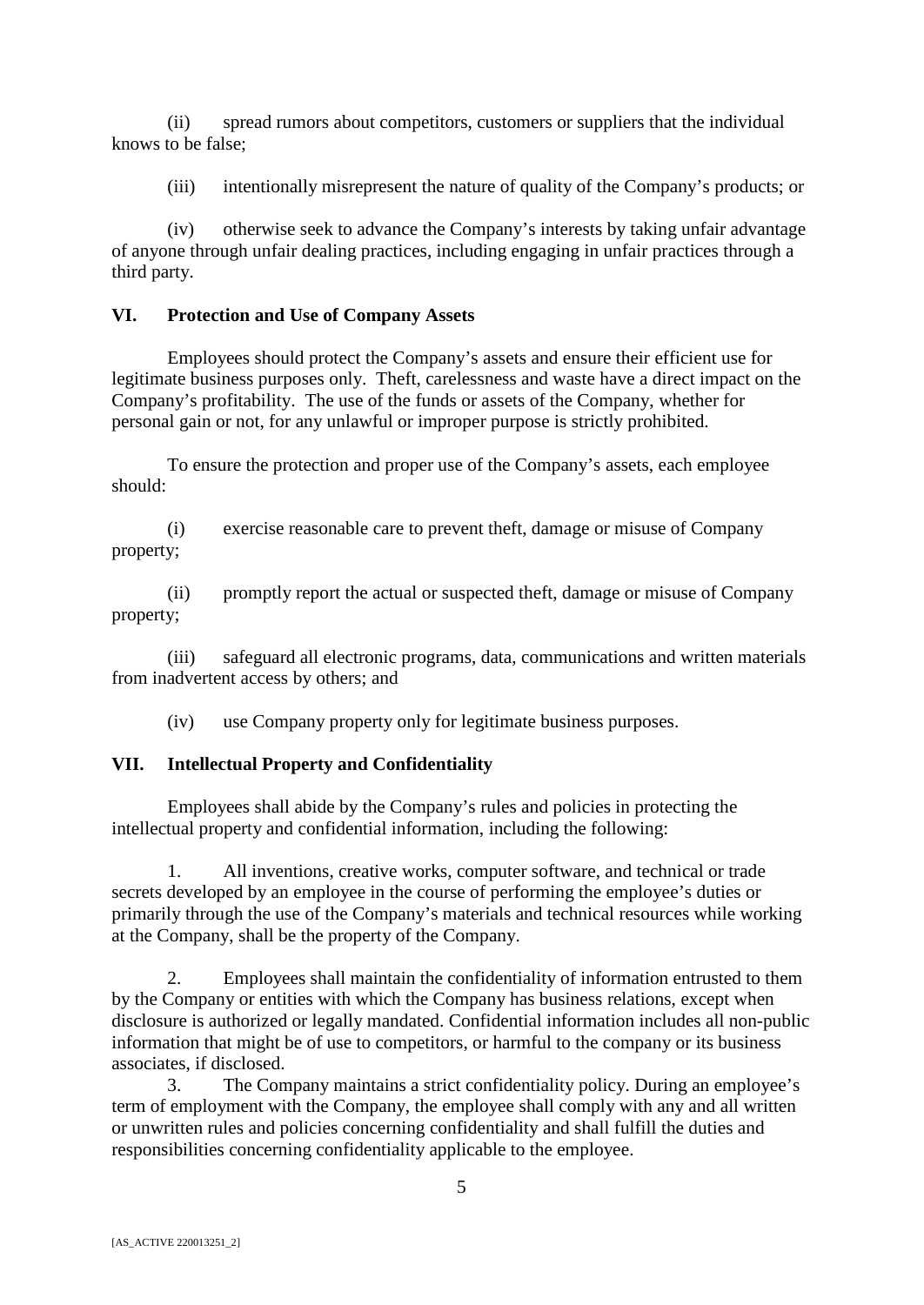4. In addition to fulfilling the responsibilities associated with his/her position in the Company, an employee shall not, without obtaining prior approval from the Company, disclose, announce or publish trade secrets or other confidential business information of the Company, nor shall an employee use such confidential information outside the course of his/her duties to the Company.

5. Even outside the work environment, an employee must maintain vigilance and refrain from disclosing important information regarding the Company or its business, customers or employees.

6. An employee's duty of confidentiality with respect to the confidential information of the Company survives the termination of such employee's employment with the Company for any reason until such time as the Company discloses such information publicly or the information otherwise becomes available in the public sphere through no fault of the employee.

7. Upon termination of employment, or at such time as the Company requests, an employee must return to the Company all of its property without exception, including all forms of medium containing confidential information, and may not retain duplicate materials.

# **VIII. Accuracy of Financial Reports and Other Public Communications**

Upon the completion of the IPO, the Company will become a public company which is required to report its financial results and other material information about its business to the public and the SEC. It is the Company's policy to promptly disclose accurate and complete information regarding its business, financial condition and results of operations. Employees must strictly comply with all applicable standards, laws, regulations and policies for accounting and financial reporting of transactions, estimates and forecasts. Inaccurate, incomplete or untimely reporting will not be tolerated and can severely damage the Company and result in legal liability.

Employees should be on guard for, and promptly report, any possibility of inaccurate or incomplete financial reporting. Particular attention should be paid to:

(i) financial results that seem inconsistent with the performance of the underlying business;

- (ii) transactions that do not seem to have an obvious business purpose; and
- (iii) requests to circumvent ordinary review and approval procedures.

The Company's senior financial officers and other employees working in the finance and accounting department have a special responsibility to ensure that all of the Company's financial disclosures are full, fair, accurate, timely and understandable. These individuals are required to report any practice or situation that might undermine this objective to Compliance Officer.

Employees are prohibited from directly or indirectly taking any action to coerce, manipulate, mislead or fraudulently influence the Company's independent auditors for the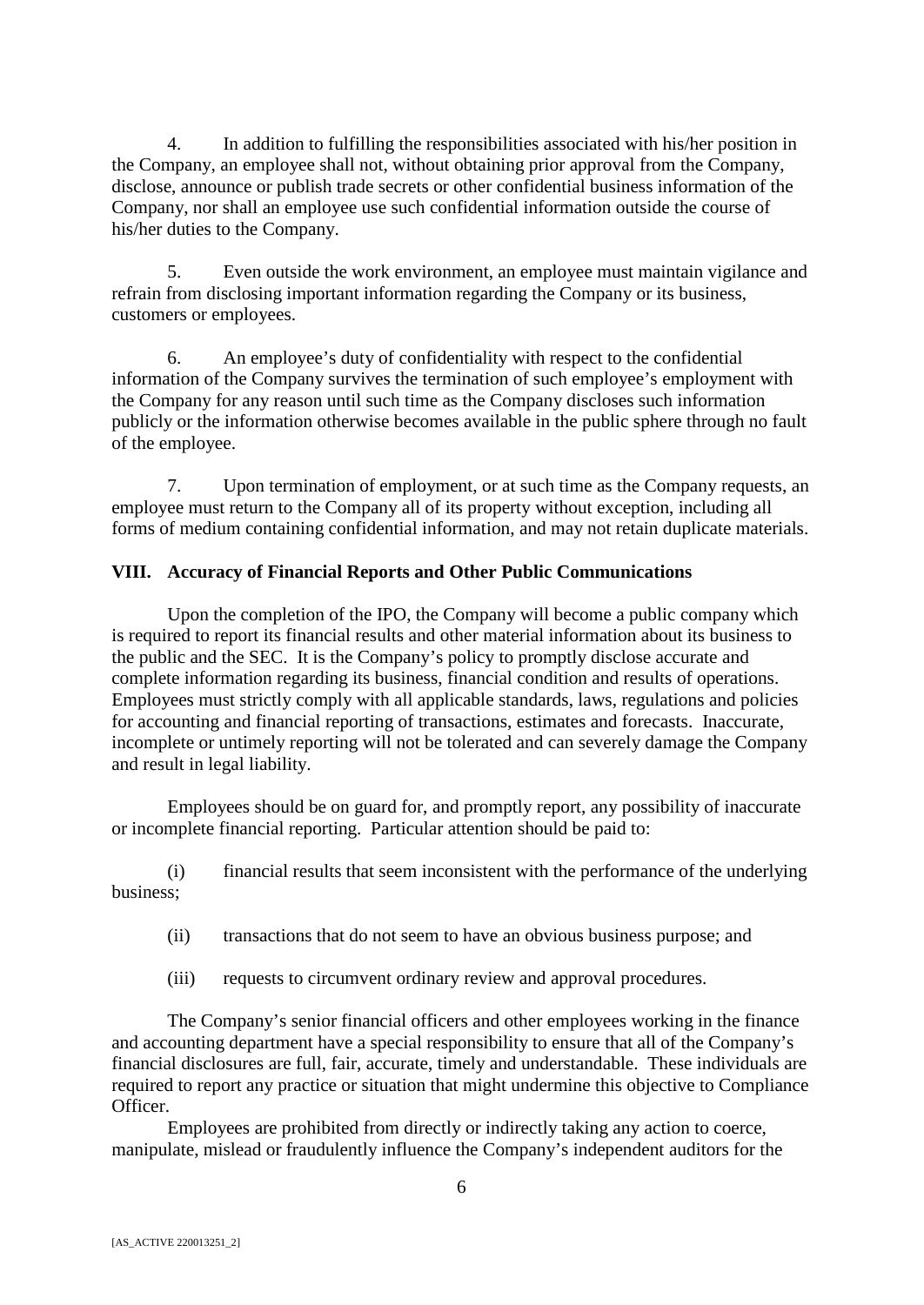purpose of rendering the financial statements of the Company materially misleading. Prohibited actions include but are not limited to those actions taken to coerce, manipulate, mislead or fraudulently influence an auditor:

(i) to issue or reissue a report on the Company's financial statements that is not warranted in the circumstances (due to material violations of U.S. GAAP, generally accepted auditing standards or other professional or regulatory standards);

(ii) not to perform audit, review or other procedures required by generally accepted auditing standards or other professional standards;

- (iii) not to withdraw an issued report; or
- (iv) not to communicate matters to the Company's audit committee of the Board.

Employees with information relating to questionable accounting or auditing matters may also confidentially, and anonymously if they desire, submit the information in writing to the Company's audit committee of the Board.

#### **IX. Company Records**

Accurate and reliable records are crucial to the Company's business and form the basis of its earnings statements, financial reports and other disclosures to the public. The Company's records are the source of essential data that guides business decision-making and strategic planning. Company records include, but are not limited to, booking information, payroll, timecards, travel and expense reports, e-mails, accounting and financial data, measurement and performance records, electronic data files and all other records maintained in the ordinary course of our business.

All Company records must be complete, accurate and reliable in all material respects. There is never an acceptable reason to make false or misleading entries. Undisclosed or unrecorded funds, payments or receipts are strictly prohibited. An employee is are responsible for understanding and complying with the Company's record keeping policy. An employee should contact Compliance Officer if you have any questions regarding the record keeping policy.

## **X. Compliance with Laws and Regulations**

Each employee has an obligation to comply with the laws of the cities, provinces, regions and countries in which the Company operates. This includes, without limitation, laws covering commercial bribery and kickbacks, copyrights, trademarks and trade secrets, information privacy, insider trading, offering or receiving gratuities, employment harassment, environmental protection, occupational health and safety, false or misleading financial information, misuse of corporate assets or foreign currency exchange activities. Employees are expected to understand and comply with all laws, rules and regulations that apply to your position at the Company. If any doubt exists about whether a course of action is lawful, you should seek advice immediately from Compliance Officer.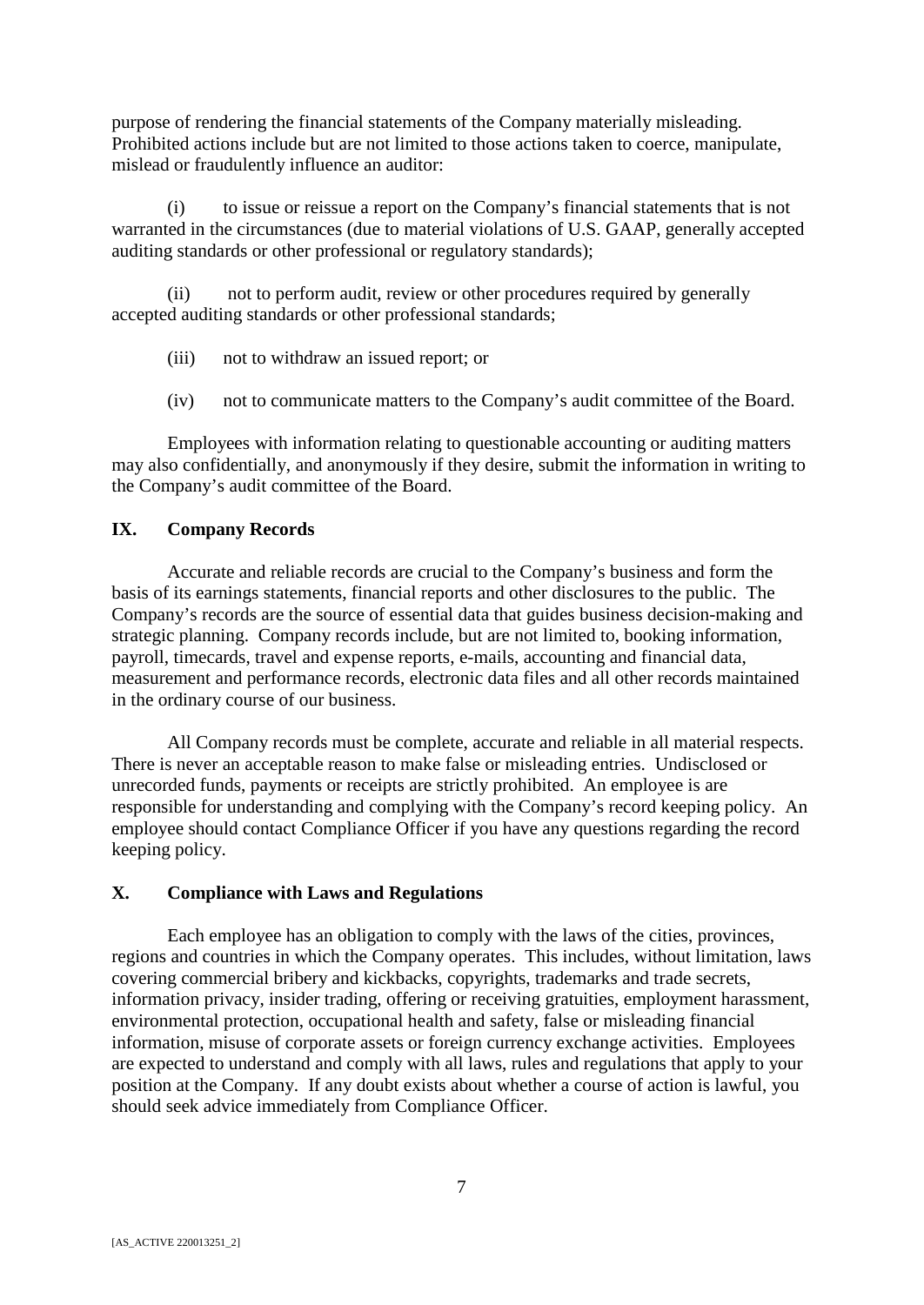Employees are prohibited from trading securities while in possession of material nonpublic information, whether of the Company or other companies, and must comply with insider trading and any applicable securities law and the Company's Statement of Policies Governing Material, Non-Public Information and the Prevention of Insider Trading regarding securities transactions and handling of confidential information. Insider trading is both unethical and illegal and will be firmly dealt with by the Company. Prohibition on insider trading applies to members of the employees' family and anyone else sharing the home of the employees. Therefore, employees must use discretion when discussing work with friends or family members, as well as with other employees.

## **XI. Workplace Environment**

#### *A. Discrimination and Harassment*

The Company is firmly committed to providing equal opportunity in all aspects of employment and will not tolerate any illegal discrimination or harassment based on race, ethnicity, religion, gender, age, national origin or any other protected class. For further information, you should consult Compliance Officer.

#### *B. Health and Safety*

The Company strives to provide employees with a safe and healthy work environment. Each employee has responsibility for maintaining a safe and healthy workplace for other employees by following environmental, safety and health rules and practices and reporting accidents, injuries and unsafe equipment, practices or conditions. Violence and threatening behavior are not permitted.

Each employee is expected to perform his or her duty to the Company in a safe manner, free of the influences of alcohol, illegal drugs or other controlled substances. The use of illegal drugs or other controlled substances in the workplace is prohibited.

#### **XII. Violations of the Code; Protection Against Retaliation**

All employees have a duty to report any known or suspected violation of this Code, including any violation of laws, rules, regulations or policies that apply to the Company. Reporting a known or suspected violation of this Code by others will not be considered an act of disloyalty, but an action to safeguard the reputation and integrity of the Company and its employees.

If an employee knows of or suspect a violation of this Code, it is such employee's responsibility to immediately report the violation to Compliance Officer, who will work with the employee to investigate his/her concern. Any suspected violation of this Code involving an executive officer shall be directed or reported to any of our independent directors on the Board or to the appropriate committee of the Board. All questions and reports of known or suspected violations of this Code will be treated with sensitivity and discretion. Compliance Officer, the Board or the appropriate committee of the Board and the Company will protect the employee's confidentiality to the extent possible, consistent with the law and the Company's need to investigate such employee's concern.